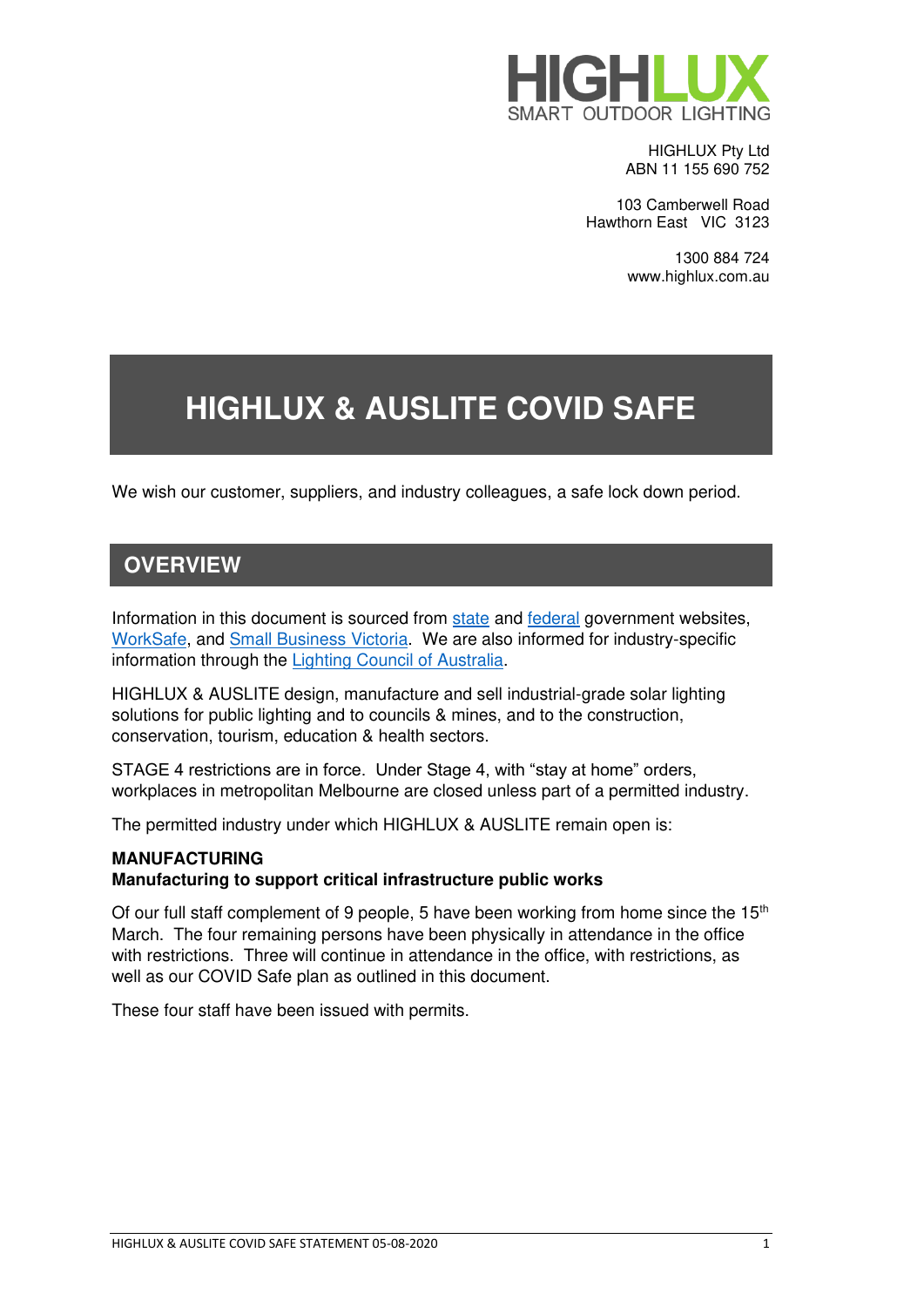

#### **STAFF WORKING FROM HOME**

We are pleased to be able to continue operation to support our customers and enable staff to effectively work from home.

We will continue to monitor the advice on business operation from the Victorian Government and adjust working arrangements accordingly.

We communicate with staff working from home regularly with a "morning report" email, a weekly "job review" meeting, and "Friday drinks", the latter two by Zoom.

#### **STAFF ON SITE – HAWTHORN EAST WORKSHOP**

We are in a unique position that we have premises large enough to accommodate the staff we need on site and maintain with ease social distancing restrictions.

Our production area is 10 x 4m area for two people. In the photo below is Seb & Nicco - our full COVID Safe production and logistics team.

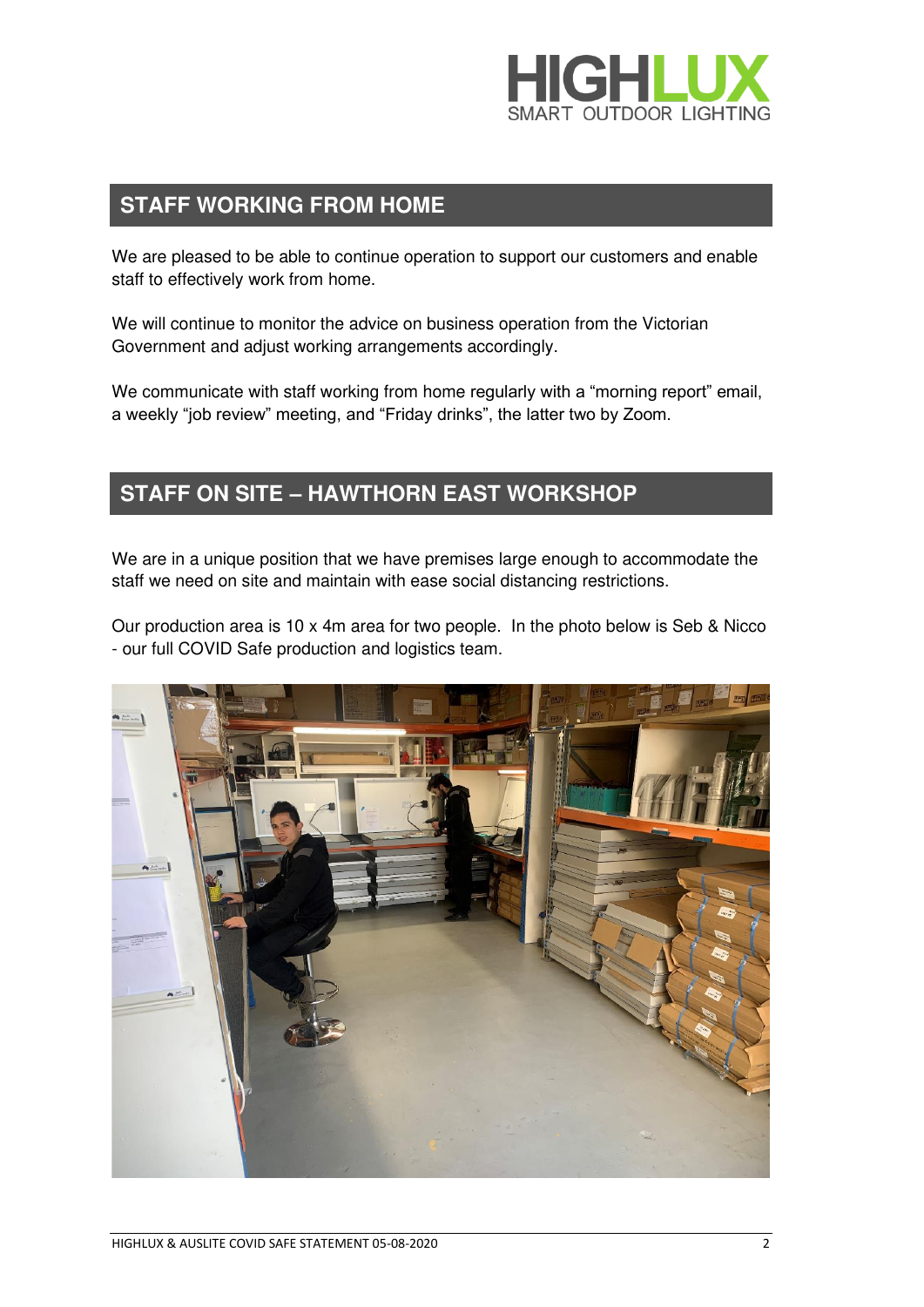

Seb & Nicco are supplied with disposable masks, hand sanitiser, and have exclusive use of the one company vehicle to travel to and from the office to keep them from using public transport (Seb & Nicco are house mates).

Our "front of house" area is 10 x 7m, with 9x work-stations, currently only accommodating 1 to 2 people at any time. The two "front of house" staff are Mel & Tristan - our full COVID Safe operations and management team. Mel & Tristan are supplied with disposable masks, hand sanitiser, and have full use of the one company vehicle to travel to and from the office to keep them from using public transport. Mel & Tristan are also house mates.

Shared areas include the bathroom & kitchen which are cleaned each evening at close, and at least once during the day, sink is wiped down after each use. Paper towels are used. We use 70% Isopropyl Alcohol.

We do not eat together. We do not leave food out to share.

Signage around the office for staff include:

- Washing your hands
- **■** Using the hand sanitiser rub
- Being a COVID-Safe workplace
- How to wear your mask

### **NO ENTRY TO VISITORS & CONTACTLESS DELIVERY**

Entry is not permitted to visitors or delivery staff to the building.

Delivery at the rear of the building is contactless. Trucks are able to enter the back of the building (via Harold Street). Seb and Nicco work with the back roller door open so there is no surface-touching for deliveries.

Face masks are to be worn by our staff and delivery staff for every delivery.

There is a bell on the back door if no one is in attendance. A name and phone number to call too.

Deliveries to the front are instructed to come around the back via a laneway to the side of the building for contactless delivery.

"Staff Only, No entry" signage is at the front door, and the door remains locked.